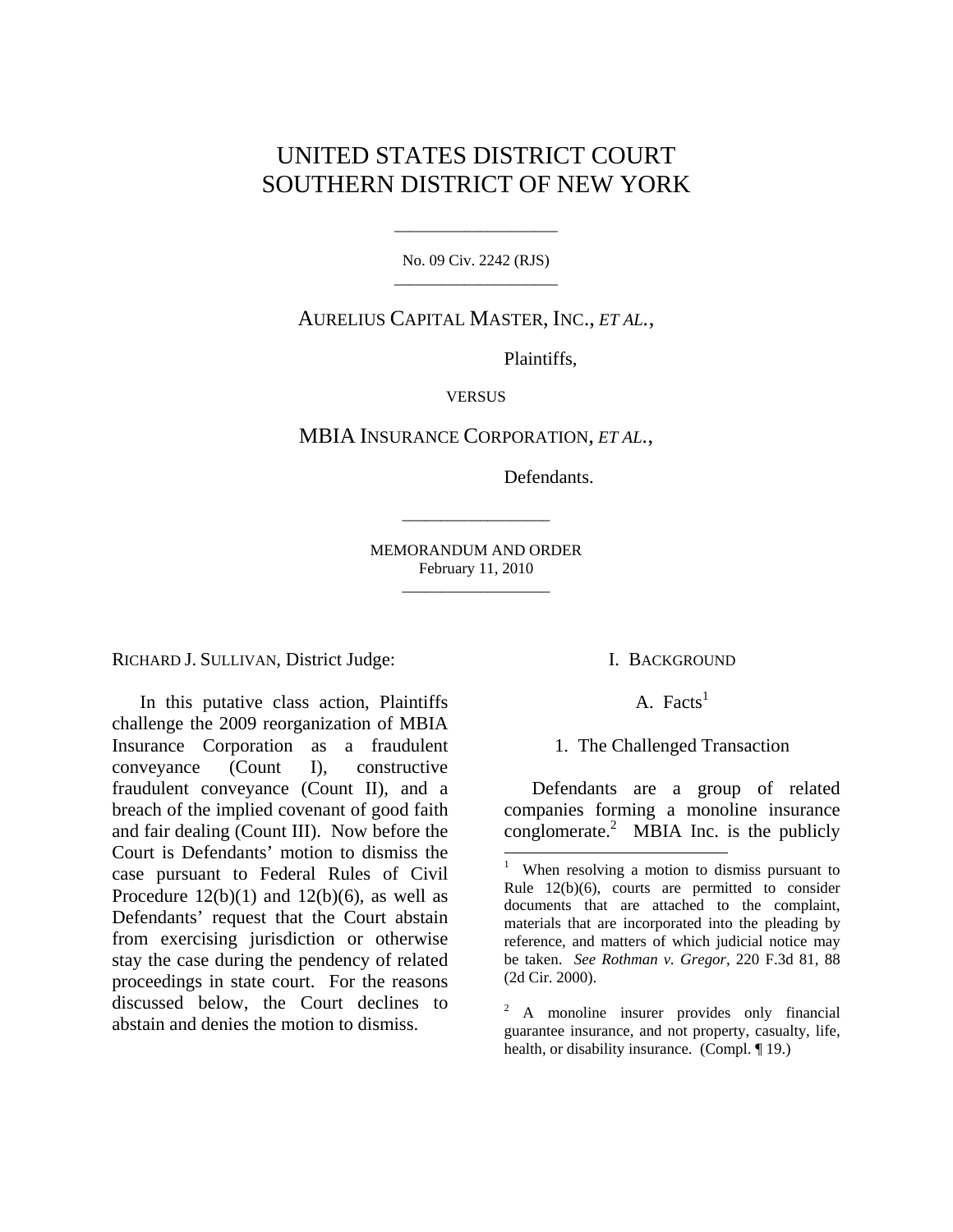traded parent corporation. (Compl. ¶ 18.) Prior to the transaction challenged in this case, its subsidiary, MBIA Insurance, was the world's largest provider of monoline<br>insurance.  $(Id. \P 19.)$  Its guarantees insurance. (*Id*. ¶ 19.) Its guarantees included both public finance bonds and structured finance products. (*Id.*) Also prior to the transaction at issue in this case, MBIA Illinois was a wholly owned subsidiary of MBIA Insurance. (*Id.* ¶ 20.)

The essential business of MBIA is to provide "credit enhancement insurance." (*Id.* ¶ 10.) The insurance "guarantee[s] payments of principal and interest in securities and other financial instruments against issuer defaults." (*Id.*) Therefore, any issuer selling securities backed by MBIA Insurance will possess the credit rating of MBIA Insurance, rather than the rating of the issuer. (*Id. ¶* 24.)

Prior to February 18, 2009, MBIA Insurance insured both municipal bonds and structured finance products. (*Id.* ¶ 37.) On February 18, 2009, MBIA announced a significant restructuring. (*Id. ¶* 38.) Through the restructuring, MBIA Insurance transferred over \$5.4 billion of assets, and its municipal bond business, to MBIA Illinois. The restructuring was accomplished as follows:

- (1) MBIA Insurance transferred all the stock of MBIA Illinois to MBIA Inc., which then transferred the stock to a new subsidiary holding company. (*Id.* ¶ 39.)
- (2) MBIA Insurance distributed to MBIA Inc. some \$2.085 billion of cash and investment securities. (*Id. ¶* 40.) Of this \$2.085 billion, \$938 million was described as a stock redemption, and

the remaining \$1.147 billion was accomplished by dividend. (*Id.*) The entire \$2.085 billion was then given to MBIA Illinois. (*Id.*)

(3) MBIA Insurance and MBIA Illinois entered into a 100% Quota Reinsurance Agreement, which allowed municipal bond policyholders to make claims for payment directly against MBIA Illinois. (*Id. ¶* 41.) In connection with this agreement, MBIA Insurance transferred to MBIA Illinois some \$2.89 billion in net unearned premiums. (*Id.*) Despite the agreement, in the event that MBIA Illinois were to default, MBIA Insurance would remain obligated to cover the policies. (*Id. ¶* 42).

The net result of the restructuring, Plaintiffs allege, "was to split an already distressed MBIA Insurance company into two entities — a healthy and wellcapitalized United States municipal bond insurance company [MBIA Illinois], which hopes to write new such policies, and a moribund and insolvent MBIA Insurance company left largely with guaranty exposures to toxic securities and instruments and no prospect of writing new business." (*Id. ¶* 5.)

MBIA Insurance's credit rating was AAA, or the highest possible rating, when virtually all of the policies were issued. (*Id. ¶* 32.) After the restructuring at issue in this case, however, MBIA Insurance's credit rating dropped to "junk" or "near junk" levels. (*Id. ¶¶* 52-57.)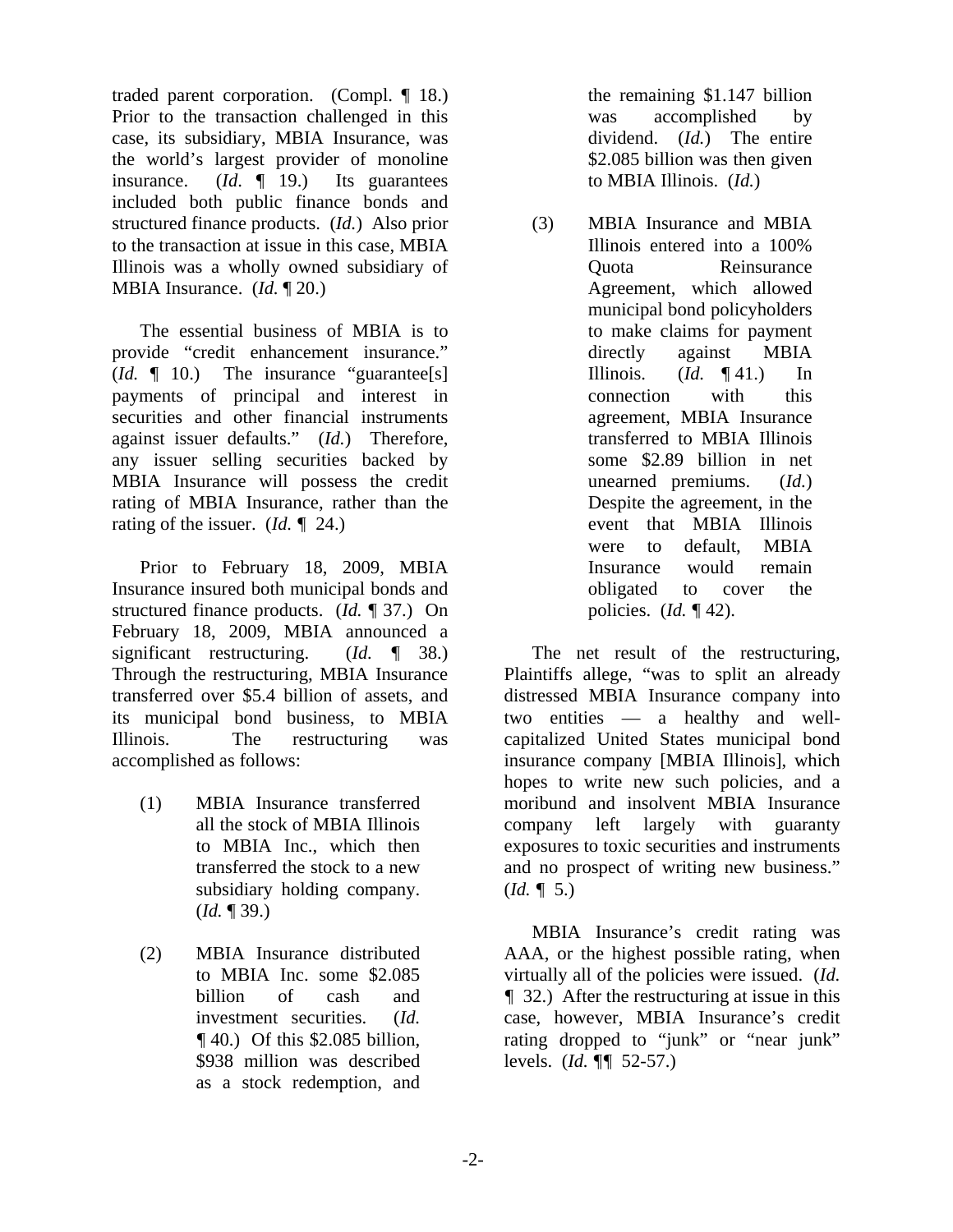## 2. Regulatory Approval

Prior to engaging in the challenged transaction, Defendants received the approval of the New York State Insurance Department. Defendants initially applied for approval December 5, 2008. (Decl. of Jonathan D. Siegfried in Supp. of Defs.' Mot. Ex. A (Letter from Michael Moriarty, Deputy Superintendent for Property and Capital Markets, State of New York Insurance Department, to Ram Wertheim, General Counsel, MBIA Inc. (Feb. 17, 2009) ("Moriarty Letter")) at 1.) The proposal was amended eight times, and ultimately approved by letter dated February 17, 2009. (*Id.*)

The letter approved each aspect of the challenged transactions. Specifically, the letter approved the \$1.147 billion dividend pursuant to N.Y. Ins Law. § 4105(a) (*id.* at 6), the \$938 million stock redemption pursuant to N.Y. Ins Law. § 1411(d) (*id.*), and the reinsurance transaction pursuant to N.Y. Ins. Law. §§ 1308, 6906, and 1505 (*id.* at 7-8). As indicated in the Insurance Department's letter, the approval was premised on the presumptive truthfulness of Defendants' submissions. (*Id.* at 6-8.)

### B. Procedural History

Plaintiffs commenced this action by filing a complaint on March 11, 2009. Defendants moved to dismiss on May 6, 2009, and the motion was fully submitted on May 26, 2009. The Court held oral argument on Defendants' motion to dismiss on December 21, 2009.

### II. DISCUSSION

# A. Abstention

Defendants argue that the Court should abstain from exercising jurisdiction under

doctrines articulated in three Supreme Court cases: *Burford v. Sun Oil Co.*, 319 U.S. 315 (1943), *Colorado River Water Conservation District v. United States*, 424 U.S. 800 (1976), and *Louisiana Power & Light Co. v. City of Thibodaux*, 360 U.S. 25 (1959). As explained herein, the Court will not abstain.

## 1. *Burford*

The *Burford* abstention doctrine provides that a federal court sitting in equity should not interfere with state administrative agencies

(1) when there are difficult questions of state law bearing on policy problems of substantial public import whose importance transcends the result in the case then at bar; or (2) where the exercise of federal review of the question in a case and in similar cases would be disruptive of state efforts to establish a coherent policy with respect to a matter of substantial public concern.

*New Orleans Pub. Serv., Inc. v. Council of New Orleans*, 491 U.S. 350, 361 (1989) (internal quotation marks omitted). In evaluating whether the exercise of federal review would be disruptive of state efforts to establish coherent policy, district courts should consider "(1) the degree of specificity of the state regulatory scheme; (2) the need to give one or another debatable construction to a state statute; and (3) whether the subject matter of the litigation is traditionally one of state concern." *Hachamovitch v. DeBuono*, 159 F.3d 687, 697 (2d Cir. 1998).

Defendants rely on *Levy v. Lewis*, 635 F.2d 960 (2d Cir. 1980), in which the Second Circuit held that *Burford* abstention was warranted in light of New York's "complex administrative and judicial system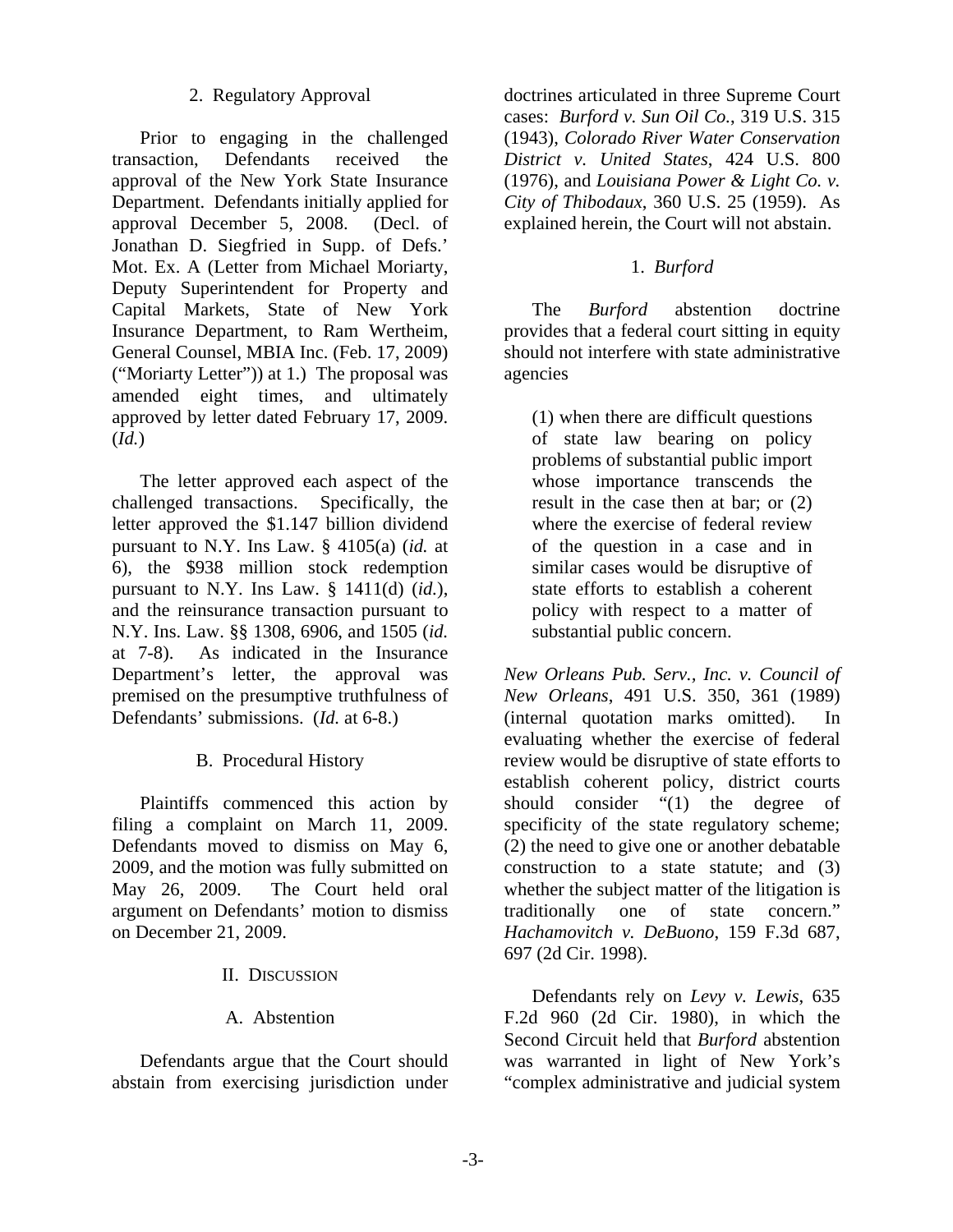for regulating and liquidating domestic insurance companies." *Id.* at 963. The Second Circuit has since instructed, however, that *Burford* abstention is not appropriate simply because a decision of the Superintendent of Insurance might be implicated. Distinguishing *Levy* in *Alliance of American Insurers v. Cuomo*, 854 F.2d 591 (2d Cir. 1988), the Second Circuit explained:

The cases the lower court relied upon all involved ongoing state judicial proceedings regarding the Superintendent's power to declare these insurers insolvent and subject them to centralized state receivership. In contrast, this action is not a liquidation case. There is no challenge to a state administrative or judicial order made pursuant to state law. This case does not involve the federal courts in disrupting any ongoing state judicial or administrative proceedings. No unclear state laws, issues, or rulings are implicated. . . . Prior cases recognizing the need for federal courts to abstain from interfering with the Superintendent's exercise of authority over insolvent insurance companies are simply not controlling.

### *Id.* at 600.

Because this case does not involve an ongoing administrative determination or an insurance company in liquidation, *Levy* is weak support for exercising *Burford* abstention. Rather, as this case involves a challenge to a transaction approved by the Superintendent approximately one year ago, there is little risk of interfering with an ongoing state administrative proceeding, and *Burford* abstention is not appropriate on these facts.

#### 2. *Colorado River*

Under *Colorado River*, a district court may abstain from exercising jurisdiction in favor of a parallel proceeding in state court. While the Second Circuit has identified numerous factors relevant to determining whether abstention is appropriate under this doctrine, the threshold requirement is that there be a substantial identity of parties between the state and federal actions. The Circuit has clearly said that "[s]imilarity of parties is not the same as identity of parties," *Cuomo*, 854 F.2d at 603, and the scant Second Circuit authority cited to the Court at oral argument does not counsel otherwise.

None of the plaintiff banks in *ABN Amro Bank N.V. v. Dinallo*, No. 601846/09 (N.Y. Sup. Ct.) is a plaintiff here, and none of the plaintiffs here is a plaintiff in the state action. Moreover, even if there were identity of parties, the Court is not persuaded that the relevant factors "weigh heavily" in favor of abstention. Specifically, the federal action was filed before the *ABN Amro* action, the federal action involves substantive claims routinely heard in federal court, both federal and state forums are equally convenient to the parties, and neither action has asserted jurisdiction over a *res. See Moses H. Cone Memorial Hosp. v. Mercury Constr. Corp.*, 460 U.S. 1 (1983). Accordingly, abstention under *Colorado River* is not warranted.

# 3. *Thibodaux*

Under the *Thibodaux* abstention doctrine, a district court may abstain from exercising diversity jurisdiction to avoid deciding an unclear and important issue of state law bearing upon sovereign prerogative. *Thibodaux*, 360 U.S. at 27-28. Defendants argue that *Thibodaux* abstention is appropriate on these facts, in light of both the unclear contours of New York's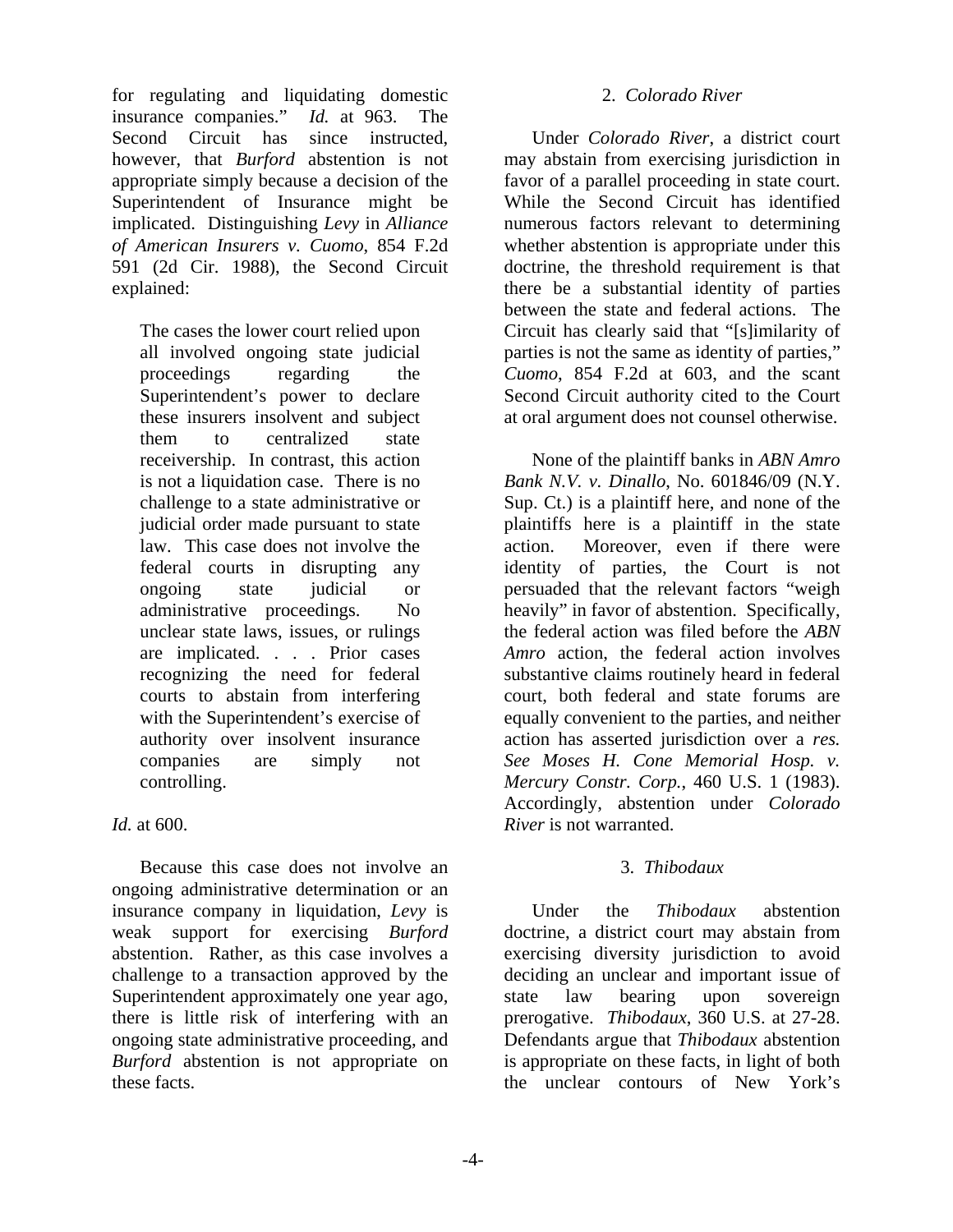collateral attack doctrine and the importance of insurance regulation to New York State. Plaintiffs, in contrast, argue that federal courts sitting in diversity routinely hear fraudulent conveyance claims similar to those brought here.

Regulation of the insurance industry is undoubtedly an important state function, and it is true that the contours of New York's collateral attack doctrine have not been well defined. Nevertheless, the Court concludes below that even when the collateral attack doctrine is given its broadest reading, dismissal on collateral attack grounds is not appropriate at this stage of the proceedings. Thus, if the proper application of collateral attack doctrine remains unclear following discovery in this matter (and following any developments in the *ABN Amro* action), Defendants are surely free to raise *Thibodaux* abstention as part of a motion for summary judgment.

## B. Collateral Attack Doctrine

In addition to arguing that the Court should abstain from hearing the merits of this case, Defendants also argue that the Court should dismiss the action pursuant to New York's collateral attack doctrine.

# 1. Applicable Law

Article 78 of New York's Civil Practice Law and Rules ("CPLR") provides for a special proceeding against an administrative body or officer. *See* N.Y. CPLR §§ 7801- 7806. New York courts have therefore articulated a robust "collateral attack doctrine," which provides that administrative decisions may only be challenged through Article 78, rather than through a plenary lawsuit. Defendants argue that, pursuant to this doctrine, Plaintiffs may not bring this plenary lawsuit challenging the determination of the Superintendent.

Plaintiffs disagree and contend that the collateral attack doctrine does not bind parties who lacked an opportunity to be heard before the Superintendent.

When the doctrine is given its broadest reading, it holds that claims must be dismissed as a collateral attack on the decision of the Superintendent if they "seek[], indirectly, to challenge the sufficiency of a Plan which was approved by the Superintendent." *Shah v. Metro. Life Ins. Co.*, Nos. 108887/00, 601181/00, 2003 WL 728869, at \*13 (N.Y. Sup. Ct. Feb. 21, 2003). Even where a claim challenges the sufficiency of a plan approved by the Superintendent, however, the preclusive effect of the Superintendent's decision is necessarily limited by the scope of the Superintendent's review. As the First Department explained in *Fiala v. Metropolitan Life Insurance Co.*, 776 N.Y.S.2d 29, 31 (App. Div. 2004),

defendants have not established the preclusive effect of the Superintendent's determination with respect to plaintiffs' claim [that Armstrong Tire and Rubber received preferential treatment] since there is no indication that the Superintendent was aware of the alleged excessive allocation at the time he passed upon the Plan. If there is evidence that the Superintendent was aware of this, defendants may move for summary judgment.

In other words, plaintiffs cannot be precluded from litigating an issue upon which the Superintendent did not pass.

Although the collateral attack doctrine lacks a direct analogue in federal practice, as a form of preclusion, it is comparable to res judicata or collateral estoppel, both affirmative defenses under Federal Rule of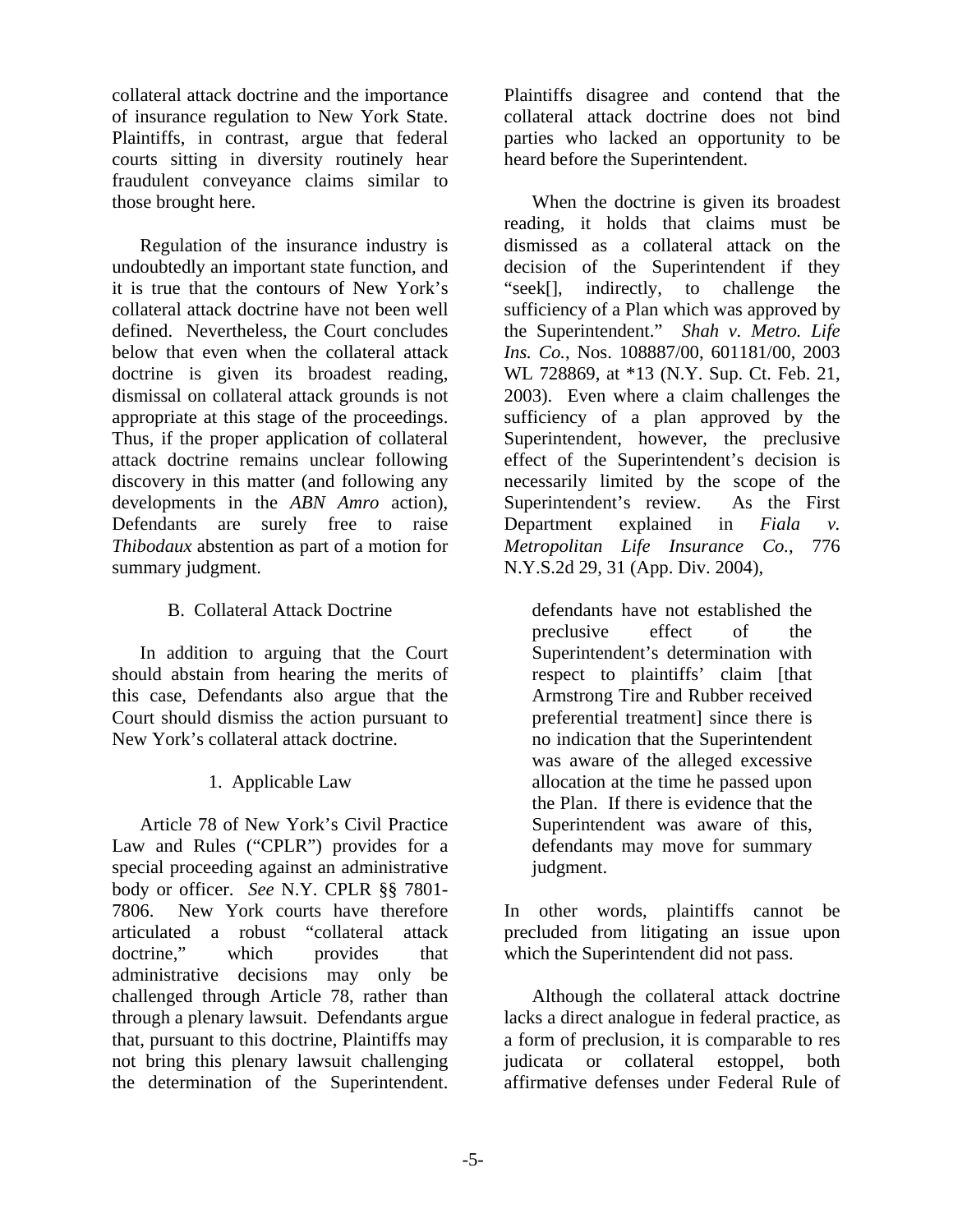Civil Procedure 8(c). While Federal Rule of Civil Procedure  $8(b)(1)(A)$  generally provides that affirmative defenses must be asserted in an answer — rather than by a motion to dismiss — a court may grant a motion to dismiss on preclusion grounds where "it is clear from the face of the complaint, and matters of which the court may take judicial notice, that the plaintiff's claims are barred as a matter of law." *Conopco, Inc. v. Roll Int'l*, 231 F.3d 82, 86 (2d Cir. 2000). Otherwise, such defenses must be asserted in an answer and proven either on summary judgment or at trial. *See McKenna v. Wright*, 386 F.3d 432, 437 (2d Cir. 2004).

### 2. Analysis

In this case, the parties disagree significantly about the scope of the Superintendent's approval. According to Defendants, "the transactions which this Court is being asked to declare null and void and to set aside were in fact all approved by the superintendent of insurance and the department of insurance." (Oral Arg. Tr. at 4:19-22.) Defendants further contend that, in granting his approval, the Superintendent "stands in the shoes of the policyholders" and "see[s] whether the transaction is fair to policyholders." (*Id.* at 30:11-14.) Plaintiffs, by contrast, allege that the Superintendent "simply gave a group of approvals with respect to various aspects of the transaction" (*id.* at 78:11-12), but that he did not pass upon the overall fairness of the integrated transaction. Plaintiffs also state that the Superintendent did not make any finding with respect to whether Defendants intended to defraud the policyholders. (*Id.* at 76:19- 23.)

These significant disputes regarding the scope of the Superintendent's approval prevent the Court from resolving the collateral attack defense via a motion to

dismiss. While the Court may take judicial notice of the Superintendent's approval letter, it cannot take judicial notice of the truth of the matters asserted by the Superintendent in the *ABN Amro* litigation. *See Kramer v. Time Warner, Inc.*, 937 F.2d 767, 774 (2d Cir. 1991) ("[C]ourts routinely take judicial notice of documents filed in other courts . . . not for the truth of the matters asserted in the other litigation, but rather to establish the fact of such litigation and related filings.").

Based solely on the approval letter, and without the benefit of any discovery, the scope of the Superintendent's approval is insufficiently clear for the Court to hold that Plaintiffs' claims must fail as a matter of law. Defendants may instead raise the collateral attack defense at summary judgment, as *Fiala* contemplates.<sup>2</sup> See 776 N.Y.S.2d at 31.

(Oral Arg. Tr. at 85:4-15.)

<sup>&</sup>lt;sup>2</sup> At oral argument, Defendants all but conceded that the Court cannot determine the preclusive effect of the Superintendent's determination solely by reference to the Superintendent's approval letter:

THE COURT: How am I in a position to know whether the superintendent made the findings that you say he made or whether he made only the findings that your adversary says he made?

MR. SIEGFRIED: Your Honor . . . what I would say to you, you now have, with the superintendent's brief, the superintendent's position as to what he did or didn't consider and his statements that this is a collateral attack, that having had the opportunity to look there at their pleading, he said, I looked at and considered all of the issues that they have raised.